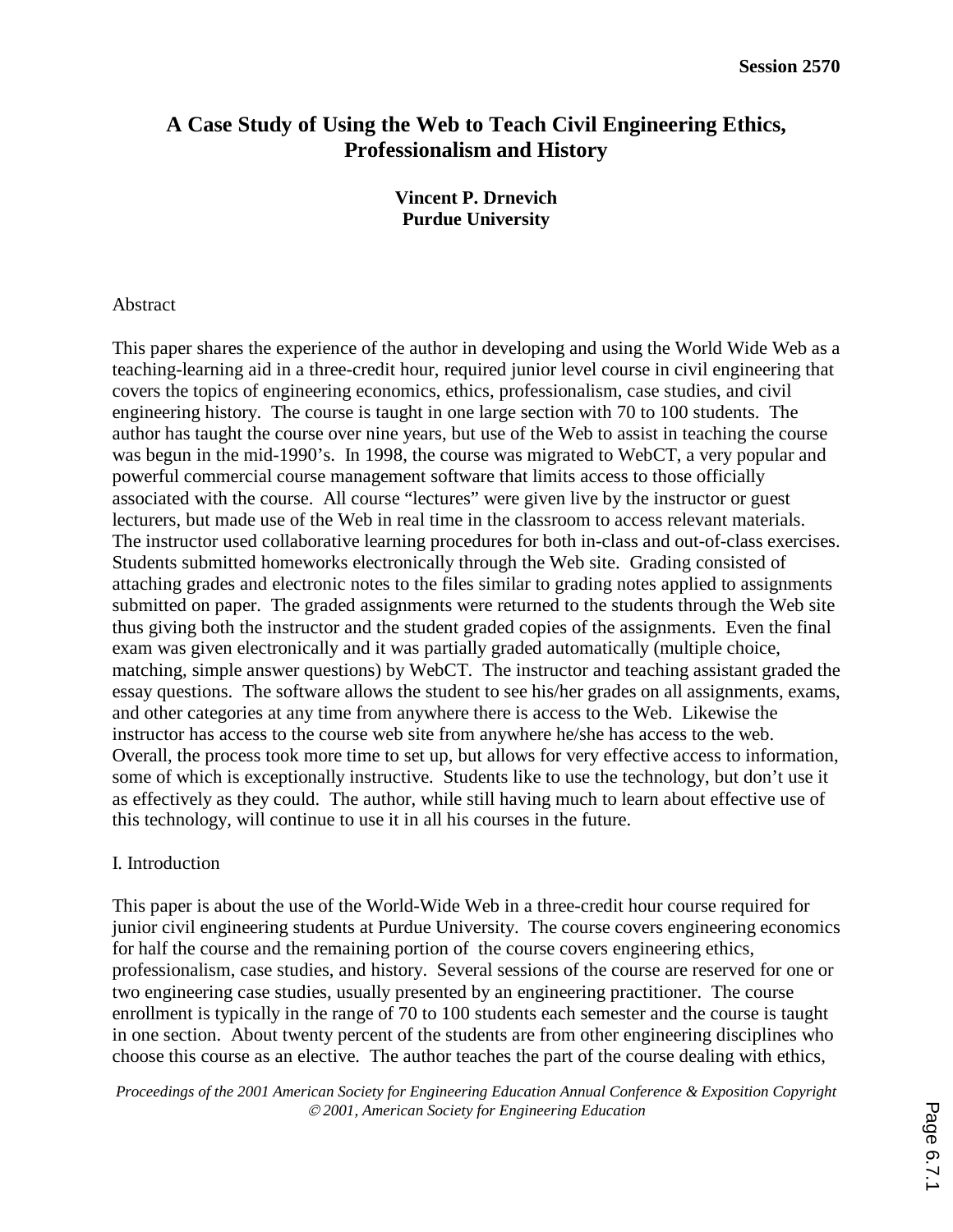professionalism, etc. while another faculty person teaches the engineering economics portion of the course.

In the mid-1990's, Professor Jeff Wright, a faculty colleague taught the engineering economics portion and introduced the use of the Web for the course. All web materials at that time were written in HyperText Mark-up Language (HTML). The author jumped at the chance to learn about this new vehicle for use in teaching and with the leadership of Professor Wright, they put forth a modest web page (by today's standards) that provided students access to course information, course calendar, assignments, and reference materials for course topics. Each semester from then on, the web page would be updated and expanded to provide more information, especially detailed examples of engineering economics concepts and links to source and reference materials throughout the world.

In 1998, Jeff Wright and the author moved the web materials to  $WebCT<sup>1</sup>$  (version 1.3.1, our current version of WebCT is 3.1.2), a commercially available courseware that restricts access to course faculty, teaching assistants, and enrolled students. WebCT has features that allows for a course grade book that lists each student, can hold a digital photograph of each student, and allows for posting homework and other grades as they occur. Instructors and TA's have access to all information in the grade book, but each student has access only to his/her information. WebCT also features a bulletin board and a closed e-mail system. The latter facilitates communication with fellow students, with instructors and TA's, and can be used for threaded discussions. The e-mail system allows for attachments, which greatly facilitated submission of homework assignments by the students and the return of graded assignments to the students. The class web site was a very good way to post homework solutions. WebCT also has a powerful quiz feature that allows for generating quizzes and exams. The feature will automatically grade those questions that are multiple choice, matching, or simple answer questions.

The course instructors, met the class for each session, provided lectures on the material, and utilized in-class discussion. Frequently, students were engaged in collaborative learning and role playing. With the introduction of LCD projectors and Internet connections in the classroom in 1998, instructors accessed all lecture materials and links in class directly from the class web site. The ability to post word processor (MS WORD), spreadsheet (MS Excel), PDF (Adobe Acrobat), and presentation (MS PowerPoint) files made the web a much easier and more powerful tool for course materials. The availability of such web authoring software such as MS FrontPage, Netscape Composer, etc. made it much easier to post materials to the class web site.

While this was happening, Purdue University provided increased support capabilities through the Multimedia Instructional Resources Center (http://www.midc.purdue.edu/). The MIDC schedules numerous short courses throughout the year for all levels from introduction to advanced use. They provide direct personal assistance through telephone, e-mail, and walk-in.

# II. Details of the Course Information and Operations

*Proceedings of the 2001 American Society for Engineering Education Annual Conference & Exposition Copyright 2001, American Society for Engineering Education*  A link to *Course Information and Operations* is posted on the main page of the course Web site and the details are reviewed on the first class meeting. They are given here as a guide for others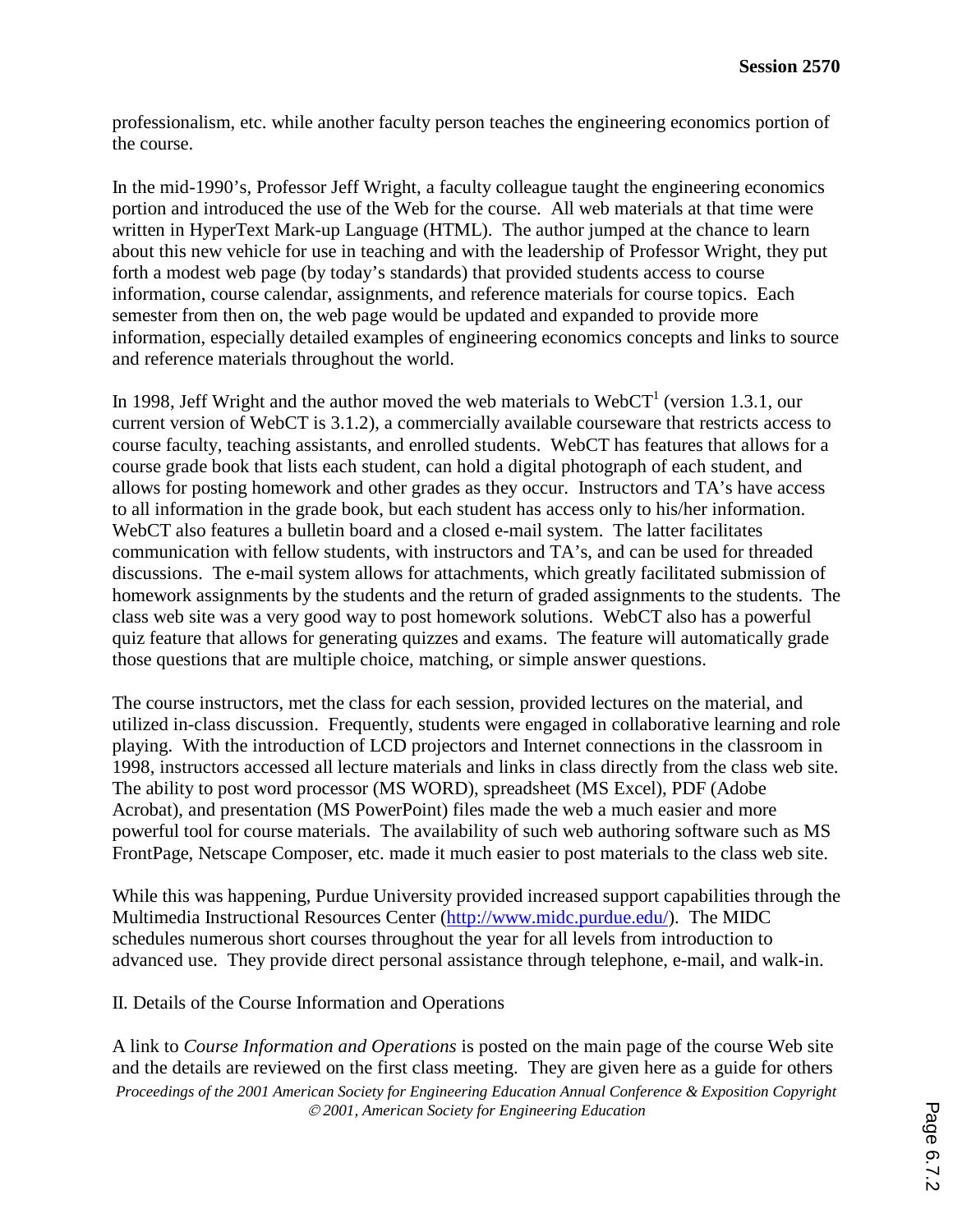who may be looking for ideas on how to adjust for use of this media in the classroom and a discussion of several key points follow their presentation.

#### *Course Information and Operations*

*Catalog Description:* 

*CE 394 Civil Engineering History, Ethics, Engineering Economic Analysis, and Case Studies:* 

*Sem. 1 and 2. Class 3, cr. 3. Prerequisite or corequisite: MA 261. Historical, aesthetic, and environmental considerations in civil engineering. Professional Engineering Registration Act, codes of ethics, environmental and computer ethics. Engineering economic analysis, including the time value of money, decision analysis, taxation, depreciation, inflation, and evaluation of alternative proposals. Presentation of several documented engineering projects illustrating the involvement of the civil engineer in planning, design, construction, and operation.* 

*Time and Location: Tuesday/Thursday -- 12:00 pm - 1:15 pm; -- Civil 1144* 

*Instructors: (Names, office addresses, personal web page links, e-mail links, and office hours of course instructors and teaching assistants)* 

*Primary Course Goals:* 

*By the end of this course, the student will be able to:* 

- *Begin thinking and acting as a professional person;*
- *Prepare profiles of simple and complex cash flows for an engineering task or project;*
- *Assess various alternatives from economic point of view;*
- *Compute the present value, future value, or annual equivalent cash flow for an engineering project;*
- *Compute the annual yield for various interest rate compounding approaches;*
- **•** Determine the present value for capitalization of projects with very long-term life;
- **Select from a number of different cash flow alternatives, the one having the greatest** *economic value;*
- *Describe, model and develop decision strategies for a complicated multiphase with probabilistic elements;*
- *Apply and compare current and traditional depreciation methods;*
- *Evaluate various funding mechanisms, such as bonds, loans, sinking funds, taxes, etc.;*
- *Apply the principles and concepts of engineering economic analysis to personal financial decision-making;*
- *Solve ethical dilemmas by use of a systematic process that employs Engineering Codes of Ethics;*
- *Chart his/her path to professional licensure;*
- *Solve practical engineering problems associated with real projects;*
- *Discover how past engineers have developed the world's infrastructure.*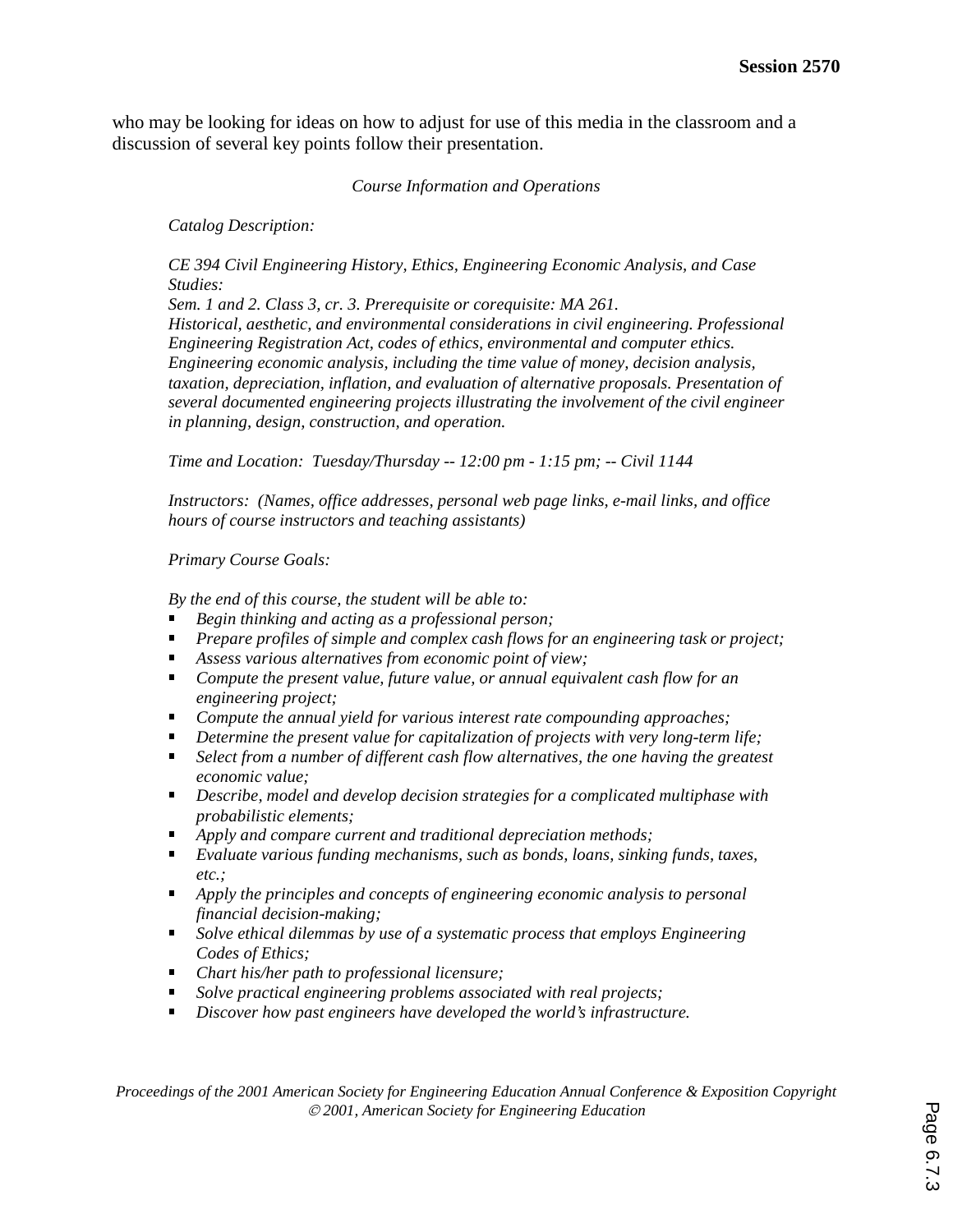*Secondary Course Goals:* 

- *Increase oral and written communication skills;*
- *Build a sense of professional community and enhance interpersonal skills through working in teams;*
- *Expand the ability of every student to use computers for calculations and communication;*

#### *Attendance Policy:*

*Students are expected to attend all sessions of the course. Attendance will be taken at each class session by having each student sign his/her name on an attendance sheet within the first five minutes of the class period. Students arriving more than five minutes late will not be permitted to sign the sheet. For legitimate, excused absences (illness, family emergencies, job plant visits, official Purdue travel, etc.) students shall submit a written explanation of the absence both in hard copy and electronically. The explanation, signed and dated by the student, must be submitted within one week after the absence occurred. The written submission must be placed in the mailbox of the teaching assistant and the electronic copy must be sent to the both course instructors and the TA through WebCT e-mail. One of the instructors will review the request for an excused absence and respond electronically to the student, the other instructor, and the TA on whether or not it is approved.* 

#### *Homework Policy:*

*All homework must be completed using the computers (Microsoft Excel, WORD, or PowerPoint). Homework must be turned in not later than the beginning of the class session on the day that it is due. Homework turned in late, but within 24 hours of this*  deadline will be penalized 20% of the grade earned. Homework turned in after that will *receive zero credit. Submissions of homework assignments will be electronically, as attachments to WebCT e-mail to the TA. In the transmittal e-mail, the following statement must be included:* 

*Attached is homework No. X. I am fully responsible for the preparation of the work presented in the attached file.* 

 *Your name Date* 

*For team projects, the following statement must be included:* 

*Attached is homework No. Y. We, the team of (Name 1, Name 2, Name 3, etc.) are fully responsible for the preparation of the work presented in the attached file.* 

 *Team Leader name Date*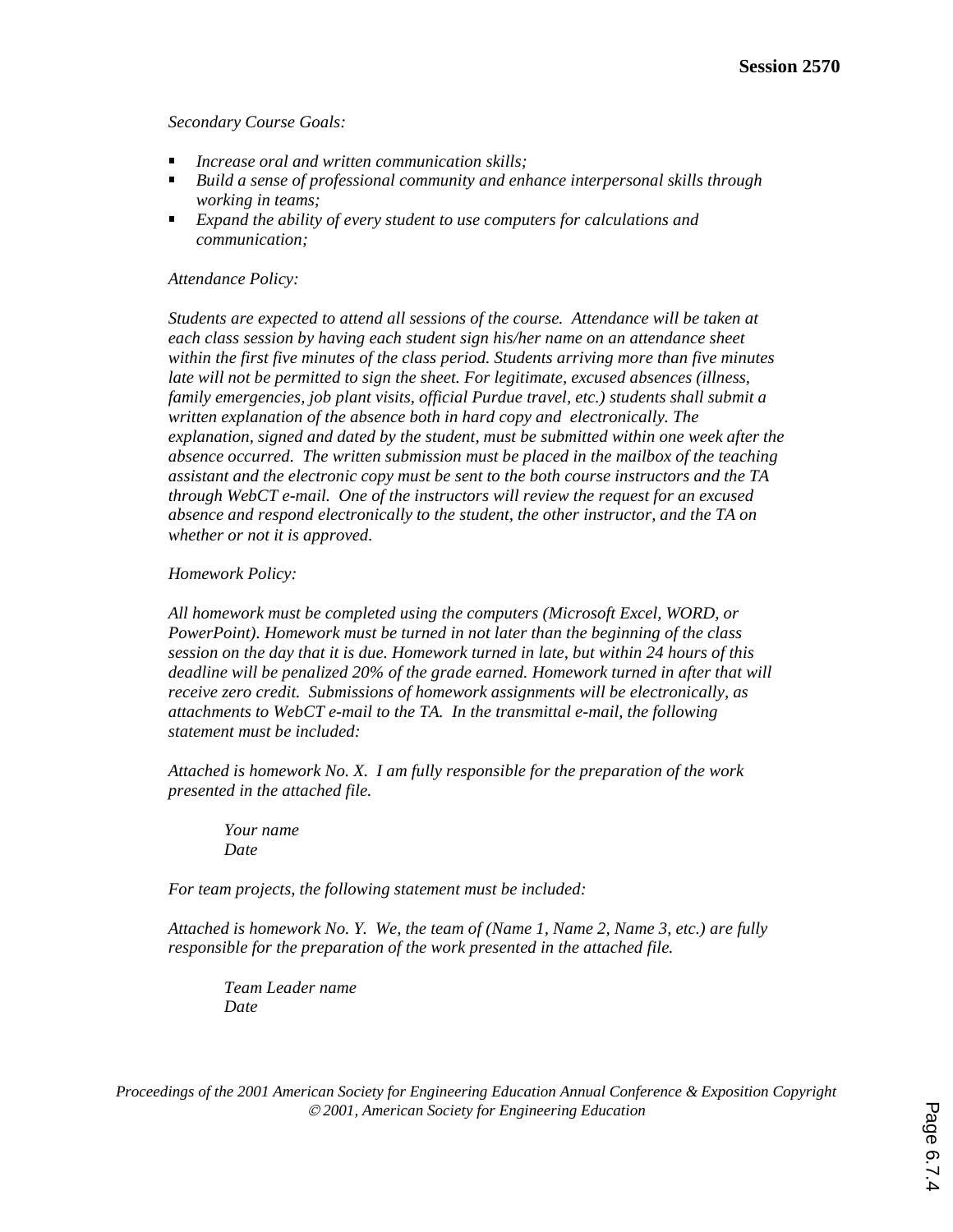*Any adjustments to homework grades must be resolved within two weeks of the day on which that homework assignment is returned. All questions about grades should first be directed to the TA.* 

#### *Exam Policy:*

*There will be two in-class exams and a final exam. The final exam will be conducted during the final exam week. The in-class exams will be on engineering economics and will be of a format similar to that used for the Fundamentals of Engineering exam.* 

#### *Grading:*

| <i>Item</i>                                     | Weight     |
|-------------------------------------------------|------------|
| <b>Economics Homework</b>                       | <b>20%</b> |
| Two in-class exams on engineering economics     | 30%        |
| Homework (Ethics, Professionalism, and Problems | 30%        |
| <i>associated with Case Histories</i> )         |            |
| <b>Final Examination</b>                        | <b>20%</b> |
| TOTAL.                                          | $100\%$    |

*\*All unexcused absences during the course will cost 2.0 percentage points off your total course score (based on 100%).* 

### *Student Conduct:*

*Students are expected to abide by the Purdue University Student Conduct Code. Further, it is assumed that each and every student subscribes to a personal code of ethics based on a value system that adheres to the highest standards of academic integrity. Any breach of academic honesty or disruptive classroom behavior will be handled in accordance with established university procedures. (This Student Code of Honor is analogous to the CODE OF ETHICS of the American Society of Civil Engineers that guides practicing professional civil engineers.) Interaction between the instructors and the students in this course will be similar to interaction among professionals.* 

Several items in the *Course Information and Operations* bear discussing. First, we found it important to discuss the Primary and Secondary Goals of the course with the class. Occasionally, during the semester, these need to be reinforced. It is difficult to write good course objectives<sup>2</sup>, but once you have written them and share them with students, it moves the class away from "What's going to be on the tests?" It gives the student a broader perspective of what the course is about and what knowledge, skills, and abilities they are expected to obtain from the course. Course objectives also assist faculty colleagues who teach subsequent courses to know what they can expect from students who have taken your course.

Attendance Policy – With much of the reference material and class notes available on the Web, there is a strong tendency for students to skip class with the idea that they can get the notes on the web. However, when students are not in class, they cannot contribute to the class and lose learning opportunities, especially if collaborative learning techniques<sup>3</sup> are used in class. Hence,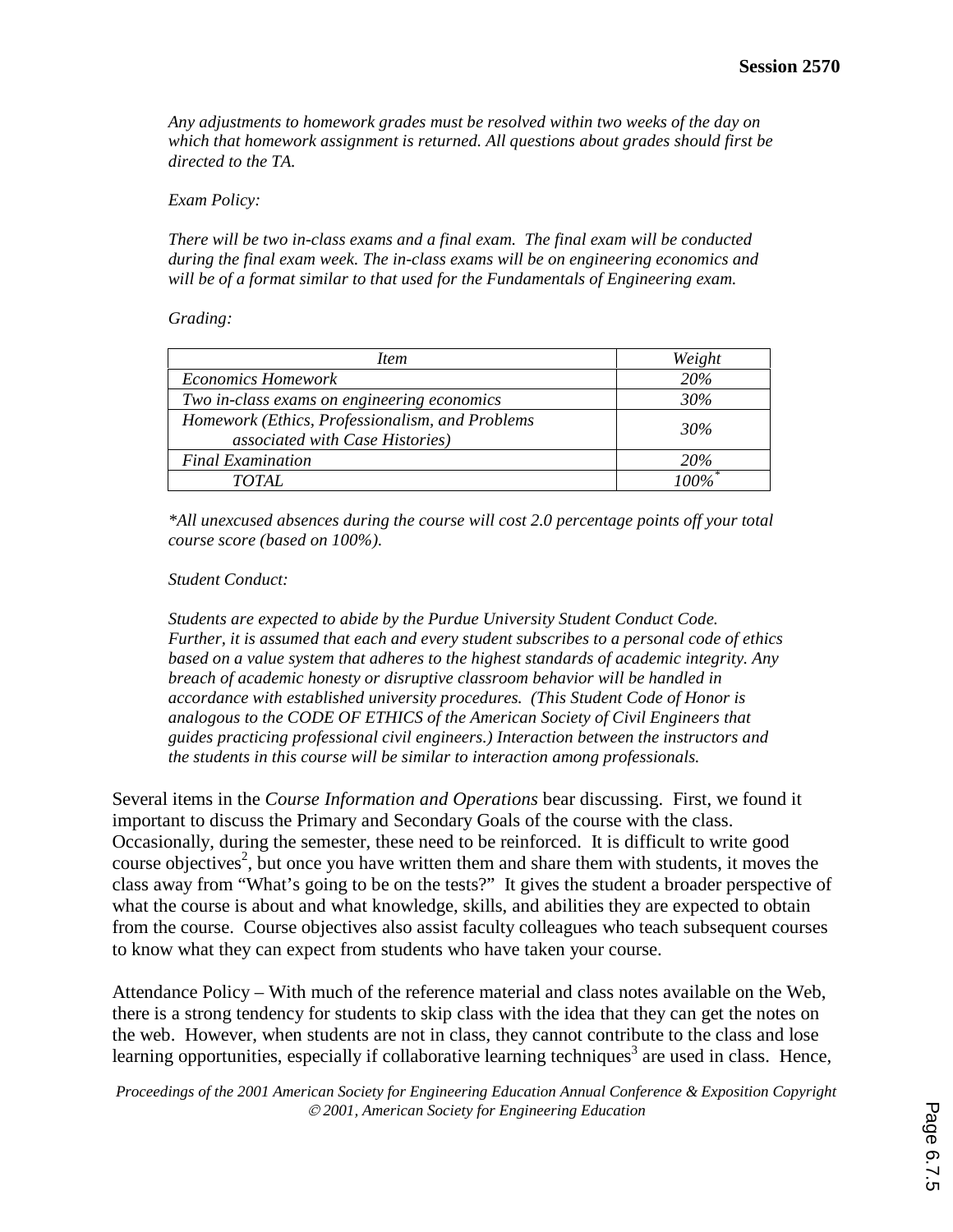we found it important to require attendance. It turns out that attendance, with this policy, was typically 90% plus. The vast majority of the students found that coming to class was a worthwhile and enjoyable experience. They also found that because the web was being used in class, the class was "open ended" in that we could never be sure where we would go because not all links were included in the course web page.

Another aspect of the attendance policy that needs to be mentioned is the policy on excused absences. Note that only an explanation from the student was required for a legitimate excused absence. Our statement to the class is that this course deals with ethics and that students are in the process of becoming professionals where ethical behavior is expected. Hence, the instructors will respect the word of the student on whether an absence qualified as an excused absence. Students truly enjoyed this level of trust placed in them and few ever violated it. In fact, when it was announced, students could not believe that note from a physician, coach, or other instructor wasn't required.

Homework Policy – Homework was only accepted electronically. Once received, it was graded by the TA's using the software in which the homework was submitted (mostly MS WORD and MS EXCEL) by utilizing the "Insert Comment" capability of this software. Occasionally, the voice recorder feature of this software also was used, but it is very memory intensive. After grading the assignments and recording the grades in the WebCT Grade book, the homework was returned electronically with an electronic copy of the graded homework kept in the course records. While the grading procedure might be a little more cumbersome and time consuming, no class time was required to either collect or return homework, and more importantly, the instructor had a complete copy of the graded homework. With this system, complaints about the grading and appeals for extra credit were less than normally encountered.

Student Conduct – The instructors explicitly state the expectations for student conduct. In teaching this course for nine years, it is very clear that students do not know much about the Student Code: many don't even know of its existence. It is important to introduce this topic at the beginning of the course and more fully develop it later in the course. The author draws parallels between the Student Code<sup>4</sup> and the Engineering Code of Ethics<sup>5, 6</sup>.

# III. Course Activities

Ethics – The author believes that ethics cannot be taught, but must be learned. The approach taken in the course is to establish the basis for ethical behavior and the ramifications of unethical behavior. An excellent approach to this was provided by Vesilind and  $\text{End}e^7$ ; McCuen<sup>8</sup> also is an excellent resource. Next, a series of ethical dilemmas are presented, some dealing with engineering practice situations and others dealing with classroom situations. The videos *Gilbane*  Gold<sup>9</sup> and *Academic Integrity: A Bridge to Professional Ethics*<sup>10</sup> provide significant food for thought. Two particularly useful web sites are the National Institute for Engineering Ethics<sup>11</sup> and the Applied Ethics Case of the Month Club<sup>12</sup>. After encountering these situations that present no solutions, students work in small groups to formulate a systematic approach to addressing ethical dilemmas. Group leaders share their group's findings with the entire class. Invariably, when all groups have reported in, a system emerges that has all of the aspects needed to effectively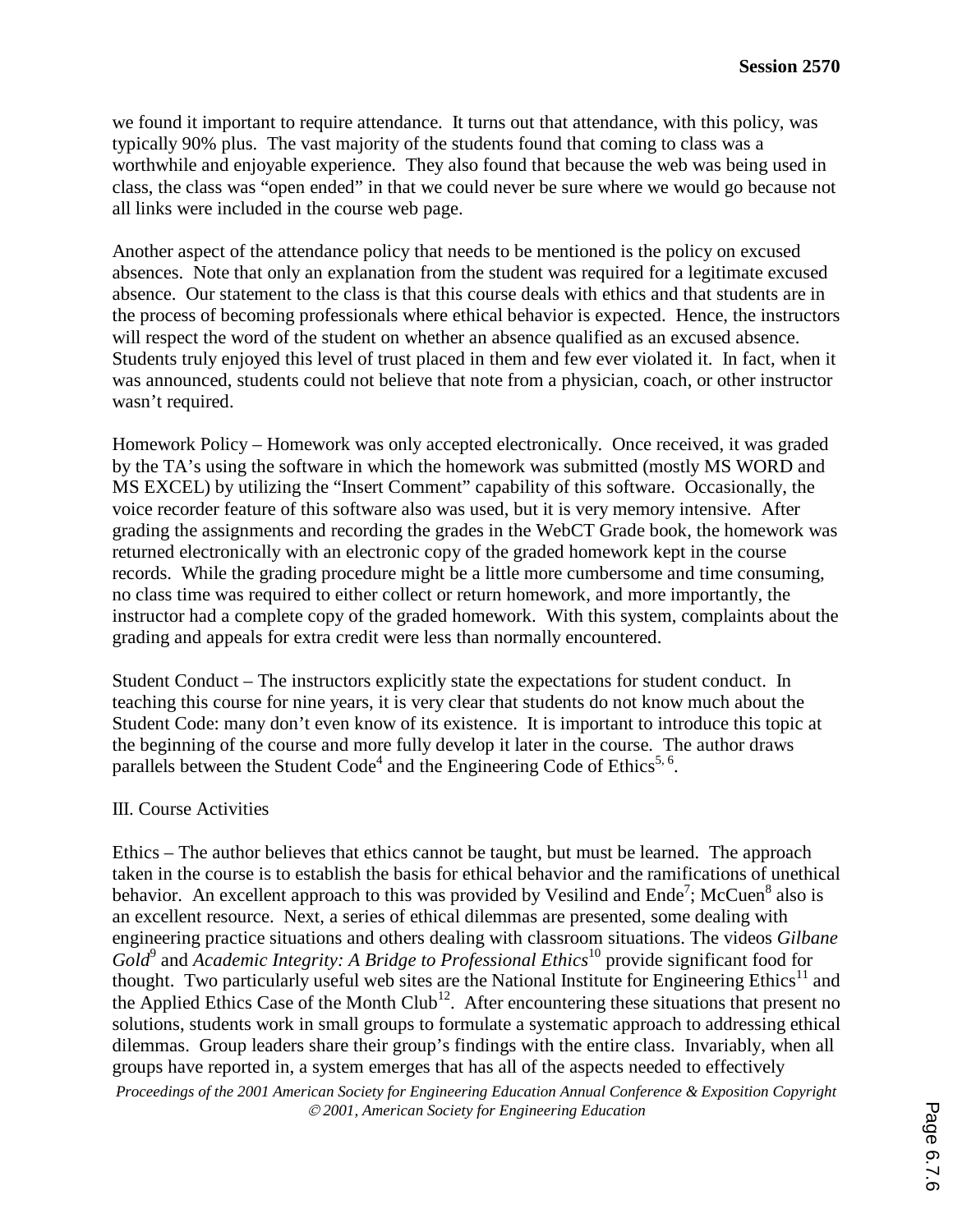address ethical issues. The system developed by the class is posted on the class web site for all to reference. The system usually has all of the elements of the system recommended by the Applied Ethics of the Month Club<sup>13</sup>. After this, the groups go back to selected cases and see how the system might work. Invariably, students tend to "go native" in trying to solve these dilemmas and have to be reminded to use the system they developed.

Closure to this topic in the course is obtained by bringing a practicing professional into class with a series of real cases to share. Among the people brought in were James Lammie, Past President and CEO of Parsons Brinckerhoff<sup>14</sup> (numerous times) and Roger Boisjoly<sup>15</sup> (once) the person who tried in vain to stop the Challenger disaster.

Professionalism – In this portion of the course, the students are introduced to the steps to professional licensure. The National Society of Professional Engineers  $(NSPE)^{16}$  and the National Council of Examiners for Engineering and Surveying (NCEES)<sup>17</sup> are excellent sites for information. Each student for this section of the course is asked to develop a personal plan, including dates, for becoming licensed as a professional engineer. Even if a student has career intentions that don't require licensing, he/she is asked to develop a personal plan as an "alternate". Dates for future exams are posted on the NCEES site. There are links as well to State Boards for many states and some of the states have links to the law establishing registration of engineers, e.g. Indiana<sup>18</sup>.

Civil Engineering History – This portion of the course is especially adaptable to use of the web. The approach taken by the author is to start by asking "Why should we study history?" Again, students working in groups can collectively come up with some excellent reasons. Then we look at important periods in the history of civilization (see below). Emphasis is placed on people in each period, how they thought, and what contributions they made. Detailed sources for this portion of the course are beyond the scope of this paper.

*Start of recorded history to about 3000 BC: Food producing revolution* 

*3000 BC to 2000 BC: Appearance of Urban Society The Fertile Crescent and Mesopotamia Seven Wonders of the Ancient World Egypt and the Nile Valley The Pyramids* 

 *2000 BC to 1300 AD: Code of Hammurabi Greeks - science, architecture Romans - architecture, city planning, roads, bridges, water distribution systems Middle Ages - First Romanesque and then Gothic (12th to 14th Centuries) architecture, cathedrals, some road and bridge construction* 

*1300 to 1900: Renaissance - 14th to 17th Centuries Rise of Modern Science - 17th Century*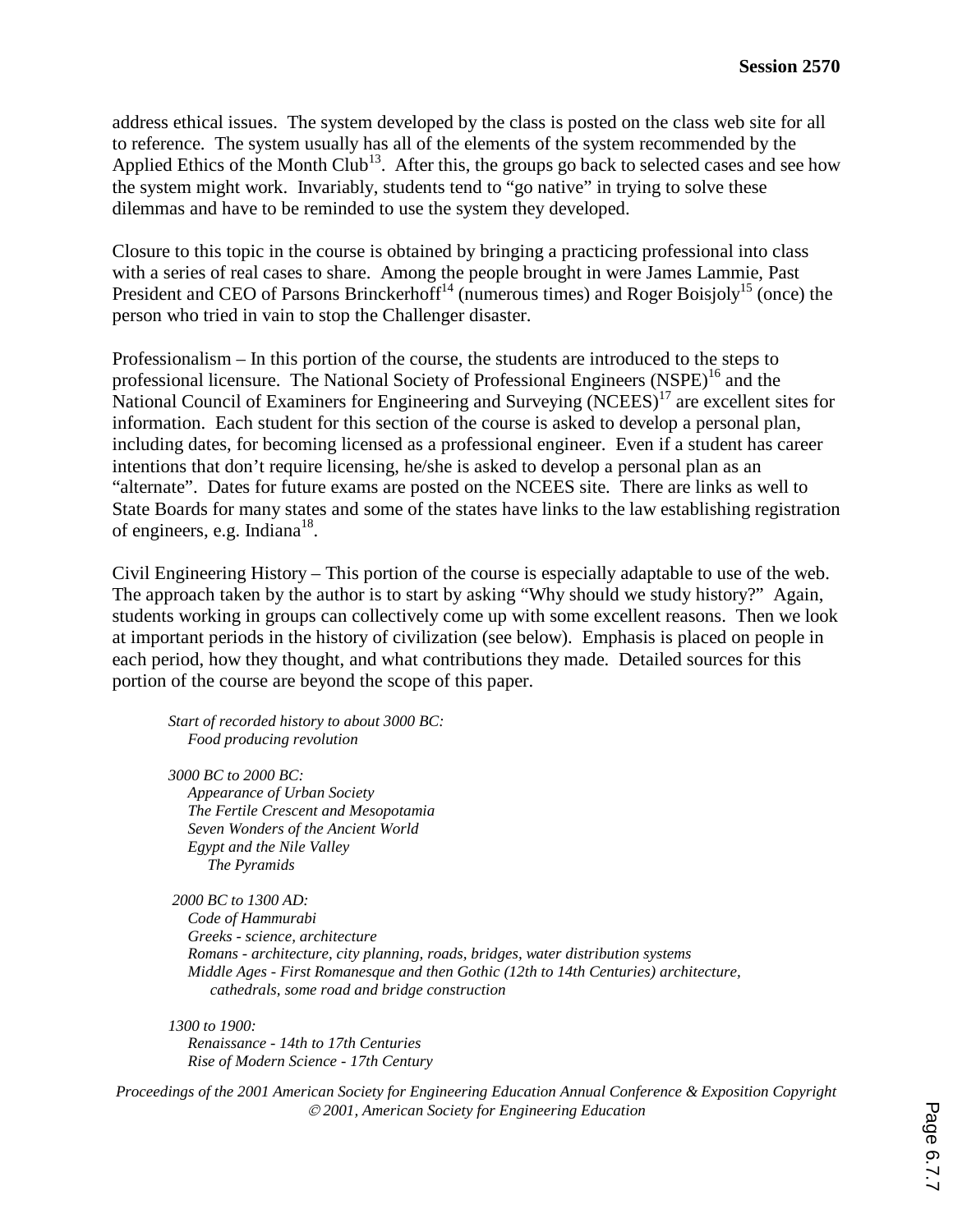*Steam and the Industrial Revolution - 18th Century Electricity and Beginnings of Applied Science - 19th Century* 

*1850 to 1950: The Golden Age of Engineering (Florman)19* 

*1950 to 1970: The Age of Criticism and Self Doubt (Florman)<sup>19</sup>*

*1970 - present: The Information Age* 

Special Topics - Each semester, a special topic of current interest is chosen where the students must research and write a short paper (two printed pages, 12 pitch font). To obtain information on this topic, students are asked to attend the Professional Development Seminar<sup>20</sup> (if in the Fall Semester) or the Indiana Road School<sup>21</sup> (if in the Spring Semester) and interview at least two practicing professionals attending the program on the topic. The students must include in the report their perspective on the topic as well. A sampling of recent topics includes:

- Should the Code of Ethics Be Changed to Include a Canon on Sustainable Development?<br>■ What is the Policy of the Agency/Firm/Company Toward Accepting/Giving Gifts to Other
- *What is the Policy of the Agency/Firm/Company Toward Accepting/Giving Gifts to Others Outside the Firm with Whom They Interact?*
- *Should the Master's Degree Be Considered the First Professional Degree in Engineering?*
- *What is the Role Played by Engineers in a Consulting Firm in Procuring Business for the Firm?*

Students receive complimentary registration to these programs and can attend all the sessions of each program free of charge. If they wish to attend a meal function, they must pay a nominal fee. This activity has been going on for nine years and the practicing professionals who are regular attendees look forward to being interviewed. The assignments not only cause students to interact with practicing professionals, but the interaction contributes increased understanding of the issues for both the students and the practicing professionals. More than a few students also get invited for job interviews as a result of this activity.

Final Exam - In the Spring 2000 session of this course, the final exam was scheduled to take place in the last possible period in Final Exam Week. Students pleaded to have the date changed, but with such a large class, that was impossible to consider. Instead, the final exam was given on the web. The exam was constructed with the aid of Susan Slaybaugh in Purdue's Multimedia Instructional Resources Center (http://www.midc.purdue.edu/). It consisted of a mix of multiple choice, matching, simple answer, essay, and web search questions. Features in WebCT enabled the author to turn the exam on at a specified date and time, turn it off at a second date and time, track who took the exam, when they took it, and meter the time that each student used. The exam was set to become available at 1:00 pm on Wednesday and it was shut off at 3:00 pm on the following Saturday. Students were allotted three hours to complete the exam and they need not complete the exam in one sitting. To minimize cheating, each student had to complete a statement on the exam stating that the work on the exam was solely his/her own. Additionally, a feature in WebCT allows for scrambling the order of answers and having a series of different possible answers for each question. Further, one question on the exam was related to the student's answer on a specific homework assignment and one question required that the student do web-based research to obtain new information outside of information covered in class. Despite one minor glitch with the elapsed time counter, the process went exceptionally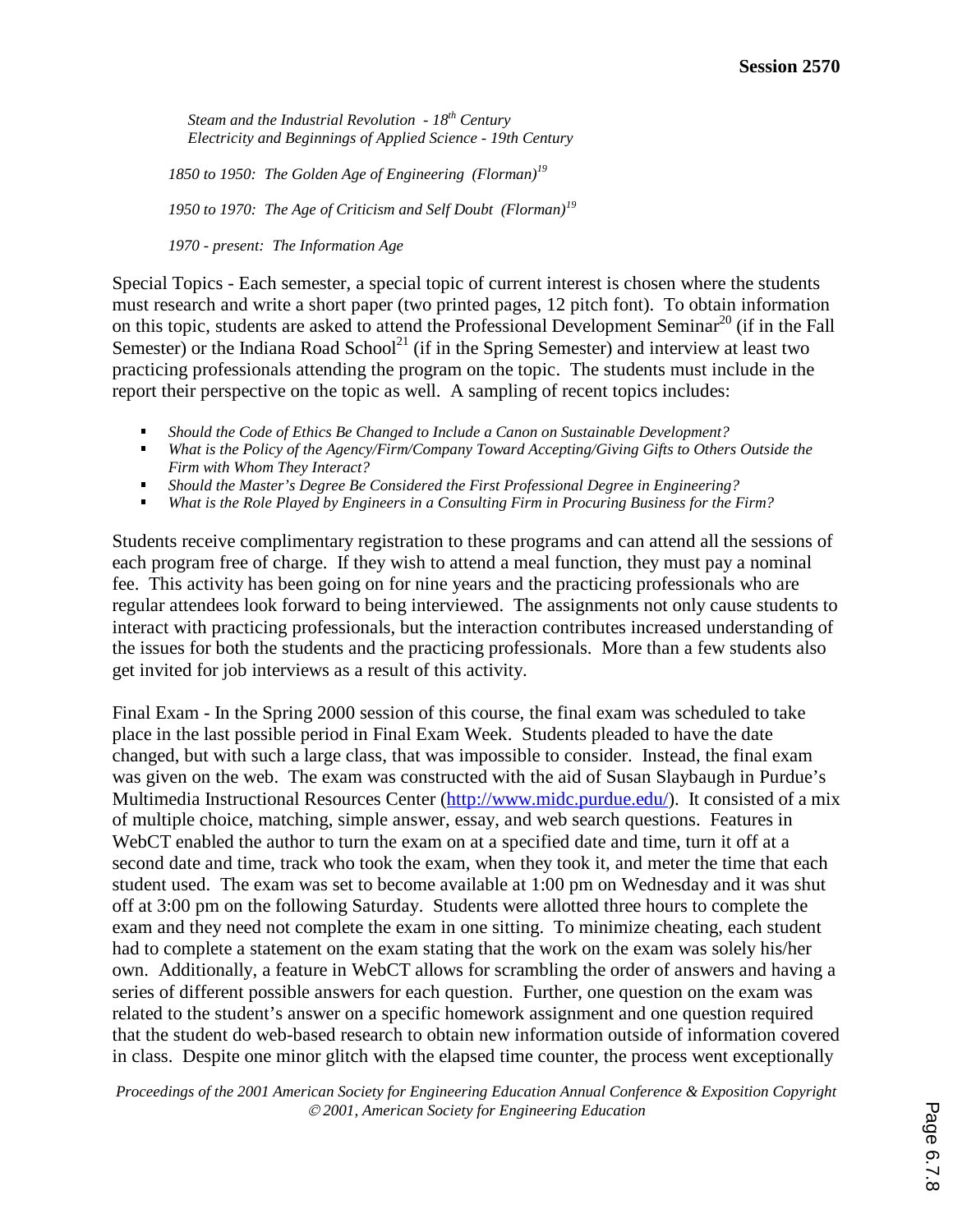well. Because the tests could be graded as they were submitted, and because some of the questions were graded automatically, final course grades were submitted within two hours after the exam was closed.

Student reaction to the experience of using the Web as we did in this course based on both anecdotal evidence throughout the course and anonymous course evaluations after the course was very positive. Students liked using up-to-date technologies. The author's assessment on use of this approach also is quite positive and he will continue to use it in all of his courses. It is too powerful to not use.

IV. Advantages and Shortcomings of Web Utilization

Use of the Web, even with modern courseware, is not a panacea. While it has tremendous benefits for learning and providing access to material, there are a number of shortcomings as well as benefits.

For effective use of the web, adequate computing facilities, Internet access, and classroom projection facilities are needed in addition to the courseware licenses and support personnel. All of these require significant ongoing financial commitments.

Another concern is the amount of time required of instructors to set up the course, especially the first time. (It is reasonable to have a reduced teaching load for the semester before or the semester in which a course is moved from classical lecture format to one that is web based. Taking a short course on the procedures for doing this is strongly recommended. Working with a colleague who is more experienced with the technology also is very helpful and prevents "wheel spinning." More material useable for courses is becoming available all the time. However, much of the material is not validated so the user must scrutinize it carefully. Some of today's students are of the opinion that "if it isn't available on the web, it doesn't exist." While most library catalogs are now web accessible, some library searching skills are not being developed.

Use of the web live in the classroom as a source of lecture material requires that servers and Internet access be fast and reliable. However, we are now approaching fairly reliable equipment and fast access. This may change with the Internet becoming so pervasive.

With information so readily available, students take fewer notes and rely more on accessing the information with their own computers from wherever they have access (computer labs, dorm rooms, home, work locations, etc.) whenever they need it. This leads to an interesting problem that is rarely discussed: archiving for future access. With fewer or no handwritten notes, students just expect that their access to the class web site will be there forever. This is typically not the case. In some situations, the course web site for a given semester is deactivated or revised and used for subsequent semesters where access is no longer available. We are still trying to address the best way of addressing this problem. Fortunately, mass storage is plentiful and inexpensive and solutions for this problem are on the horizon.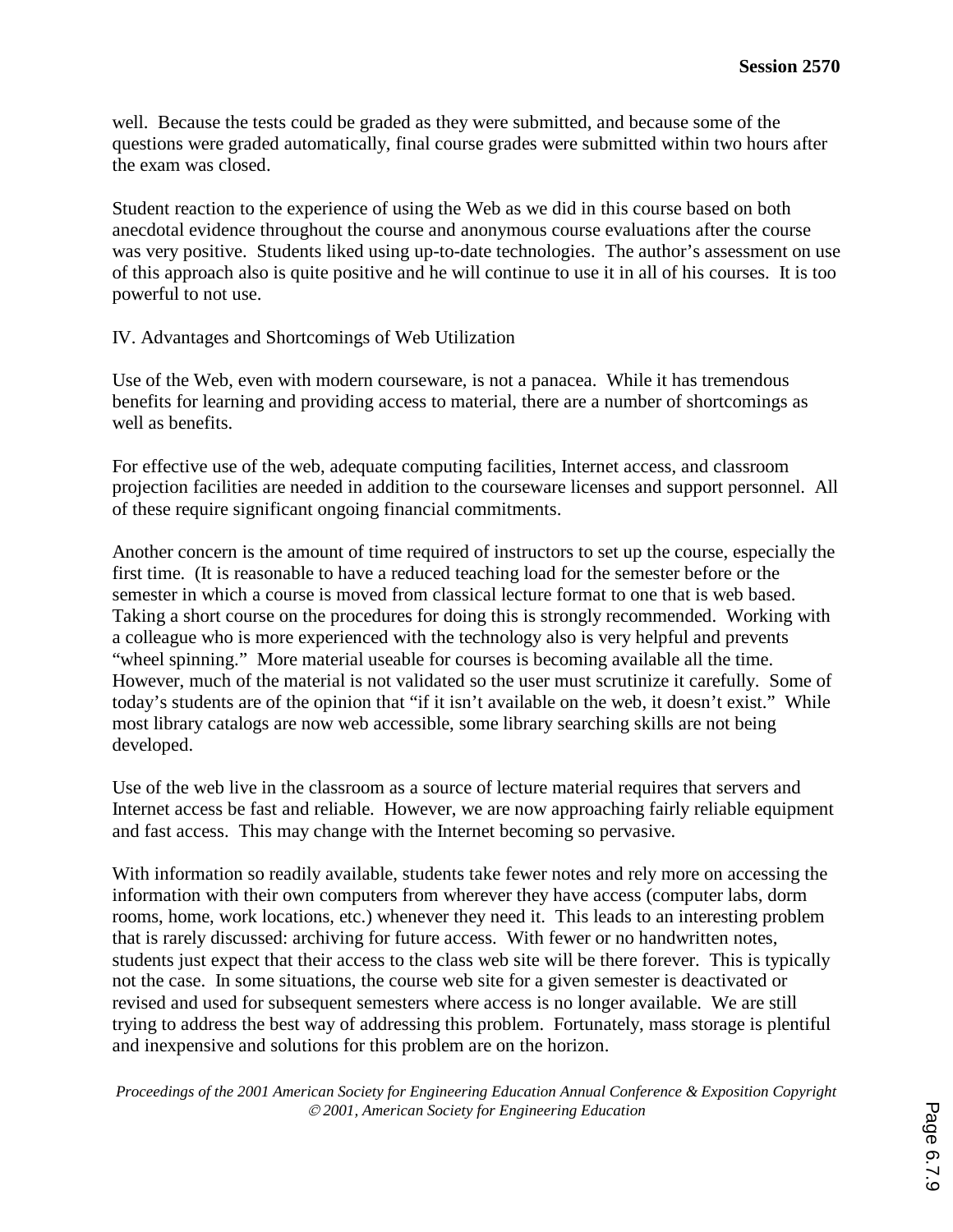### V. Summary and Conclusions

The author shares his experience with a junior-level civil engineering course on engineering economics, ethics, professionalism, case studies, and civil engineering history where extensive use was made of the Web for lecture materials, communication among instructors, students, and TA's, homework assignments, grade information, and exams. In this case, the author used WebCT, online course-design software. Use required significant time and effort, but the advantages of using this approach presents new possibilities for learning, access to information, and handling course operations. Students are quite receptive to making use these technologies, especially because they are being used in class and as a tool to augment learning outside of class. Similar technologies are becoming commonplace in industry today so use of these technologies is appropriate as part of the education process. Some shortcomings and advantages are discussed. After more than five years of experience in using the Web in increasing amounts, the author is convince that use of the technologies is worth the effort and far superior to conventional "chalk and talk" method of teaching.

#### Acknowledgments

The author wishes to acknowledge Civil Engineering Professors Jeff Wright, Milton Harr, Robert Whitford, and James Alleman and Susan Slaybaugh of Purdue's Multimedia Instructional Resources Center for their patience cooperation, and assistance as the author learned about teaching this course and the use of Web-based instructional technologies. He is especially grateful to the many teaching assistants, most notably Thomas Spriggs who "suffered" through the learning process with the author and finally, to the students who took the course during the development efforts.

Bibliography

- 1. URL: http://www.webct.com/
- 2. Richard M. Felder and Rebecca Brent, OBJECTIVELY SPEAKING, Chemical Engineering Education, 31(3), 178-179 (1997). http://www2.ncsu.edu/unity/lockers/users/f/felder/public/Columns/Objectives.html
- 3. Richard M. Felder, http://www2.ncsu.edu/unity/lockers/users/f/felder/public/Cooperative\_Learning.html
- 4. URL: http://www.purdue.edu/odos/ccode.htm
- 5. URL: http://www.asce.org/aboutasce/codeofethics.html
- 6. URL: http://www.nspe.org/ethics/
- 7. Veslind, P. A., and Ende, E., "Ethics in the Field," Civil Engineering Magazine, Vol. 55, No. 12, December, 1985, pp. 64-66.
- 8. Richard H. McCuen, *Transparency Masters for APPLIED ETHICS IN PROFESSIONAL PRACTICE***,**  The Institute for Professional Practice**,** Verona, New Jersey, 1999, http://www.ence.umd.edu/courses.d/mccuen/toc.doc
- 9. *Gilbane Gold:* A Video Case Study Produced By and Used With Permission of: The National Institute for Engineering Ethics, National Society of Professional Engineers, 1992, URL: http://ethics.tamu.edu/ethics/ethics/gilbane/gilban1.htm
- 10. Video: *Academic Integrity: A Bridge to Professional Ethics*, Program in Science, Technology, and Human Values, 1995, Duke Univ., E-mail: dav1@duke.edu
- 11. National Institute for Engineering Ethics, URL: http://www.niee.org/
- 12. URL: http://www.engr.washington.edu/~uw-epp/Pepl/Ethics/
- 13. URL: http://www.engr.washington.edu/~uw-epp/Pepl/Ethics/ethics4.html
- 14. Parsons Brinckerhoff, URL: http://www.pbworld.com/
- 15. Roger Boisjoly, URL: http://www.onlineethics.org/text/moral/boisjoly/RB-intro.html
- 16. National Society of Professional Engineers (NSPE), URL: http://www.nspe.org/lc-home.asp
- 17. National Council of Examiners for Engineering and Surveying (NCEES), URL: http://www.ncees.org/